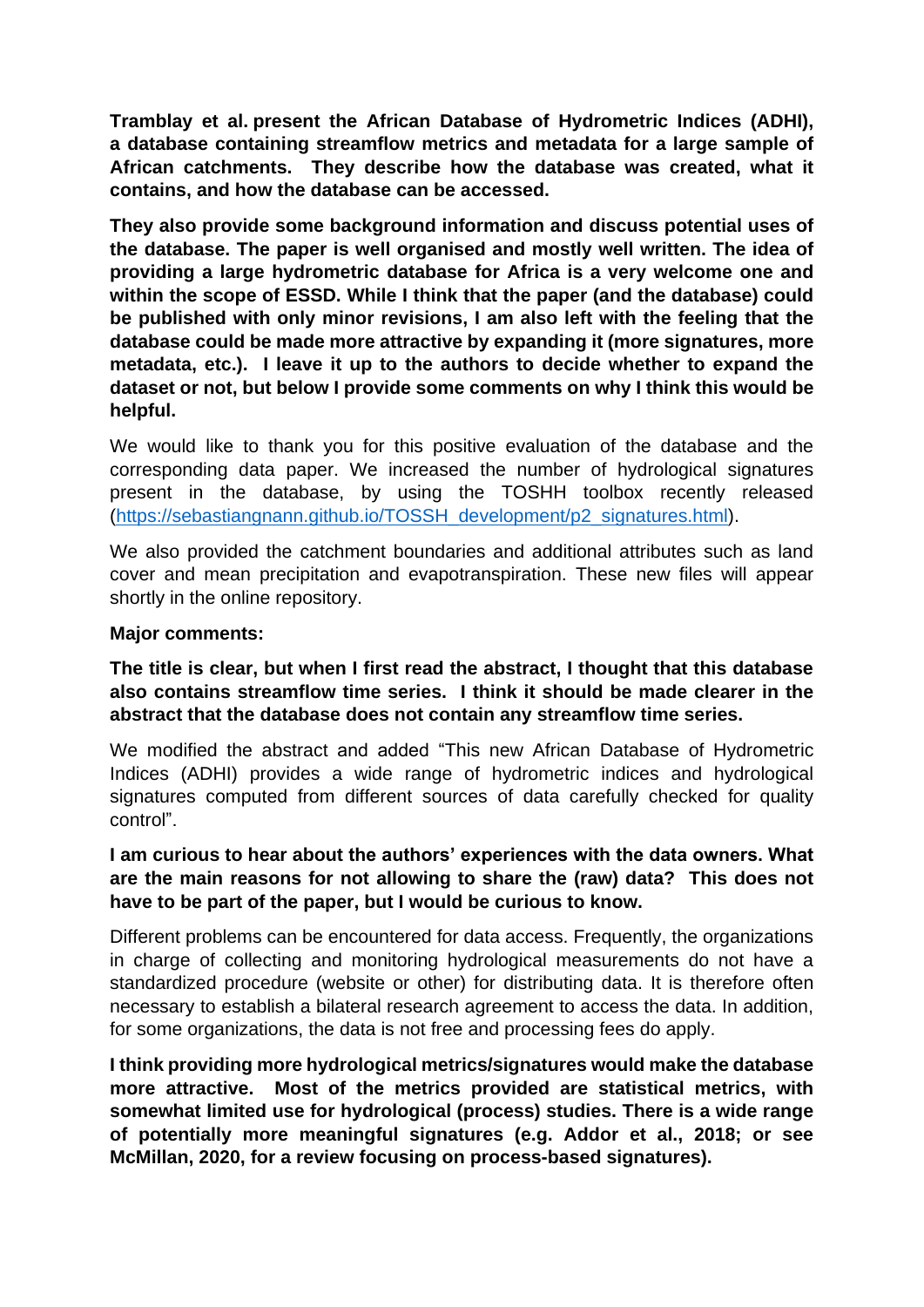We expanded the range of signatures considered, using the TOSHH toolbox recently released, and added the references suggested. The use of this toolbox ensures a consistent calculation of the indices across different datasets and projects. We focus on the indices requiring discharge measurements only, and added signatures about base flow, statistical properties of discharge (skewness, autocorrelation etc.) and also time series of monthly and percentile-based indices.

We choose to focus on the indices requiring discharge only, since there is no consensus on the best precipitation product over Africa, from station-based datasets (CRU, GPCC, REGEN…) or satellite-based products (TRMM, GPM, CHIRPS etc..).

To clearly stress this point in the manuscript we added this section:

To document the mean annual precipitation and evapotranspiration at the catchment scale, the CRU4 dataset has been considered (Harris et al., 2020). However, without long-term and homogeneous ground monitoring networks over the African continent, no best precipitation database could be identified for Africa as a whole (Sylla et al., 2013; Beck et al., 2017; Awange et al., 2019; Satgé et al., 2020). For some regions, such as Northern or Equatorial Africa, there are large differences between different remote sensing or gauged-based precipitation products (Gehne et al., 2016; Harrison et al., 2019; Nogueira, 2020), in particular for extreme precipitation events. This is the reason why we choose to provide only time-averaged precipitation and evapotranspiration, and for a particular application to a given catchment, the user is advised to check the best available precipitation product for that area.

**Similarly, while the database contains some metadata, there is potential to provide much more information. You already calculated catchment shapefiles, which could be shared as well. You could also use the shapefiles to extract more catchment characteristics from global (or African) data products. For example, there are products for P, T, PET, and for many catchment attributes, which would make the database more attractive (in my opinion).** 

We re-processed the catchment delineation and we now provide in the dataset the catchment boundaries in a Shapefile format. We also added mean precipitation, temperature and PET from CRU, averaged over a common time period for all basins. We also added the percentage of the main land cover classes from ESA Land cover 2018, as basin descriptors in addition to elevation characteristics.

## **Otherwise, it might be a bit hard to compete with recently published datasets that provide time series and various catchment attributes, despite the geographically unique coverage of your database.**

There is no competition here. Different databases offer different kind of data, contributing to open data for scientific research. We hope this new dataset that we are providing will be helpful primary for African students and researchers that often have difficulties in accessing this kind of data.

**Since the original time series are not accessible, there is no way to reproduce the derived indices. But I think that it would be helpful if you could share the code used to create the database.**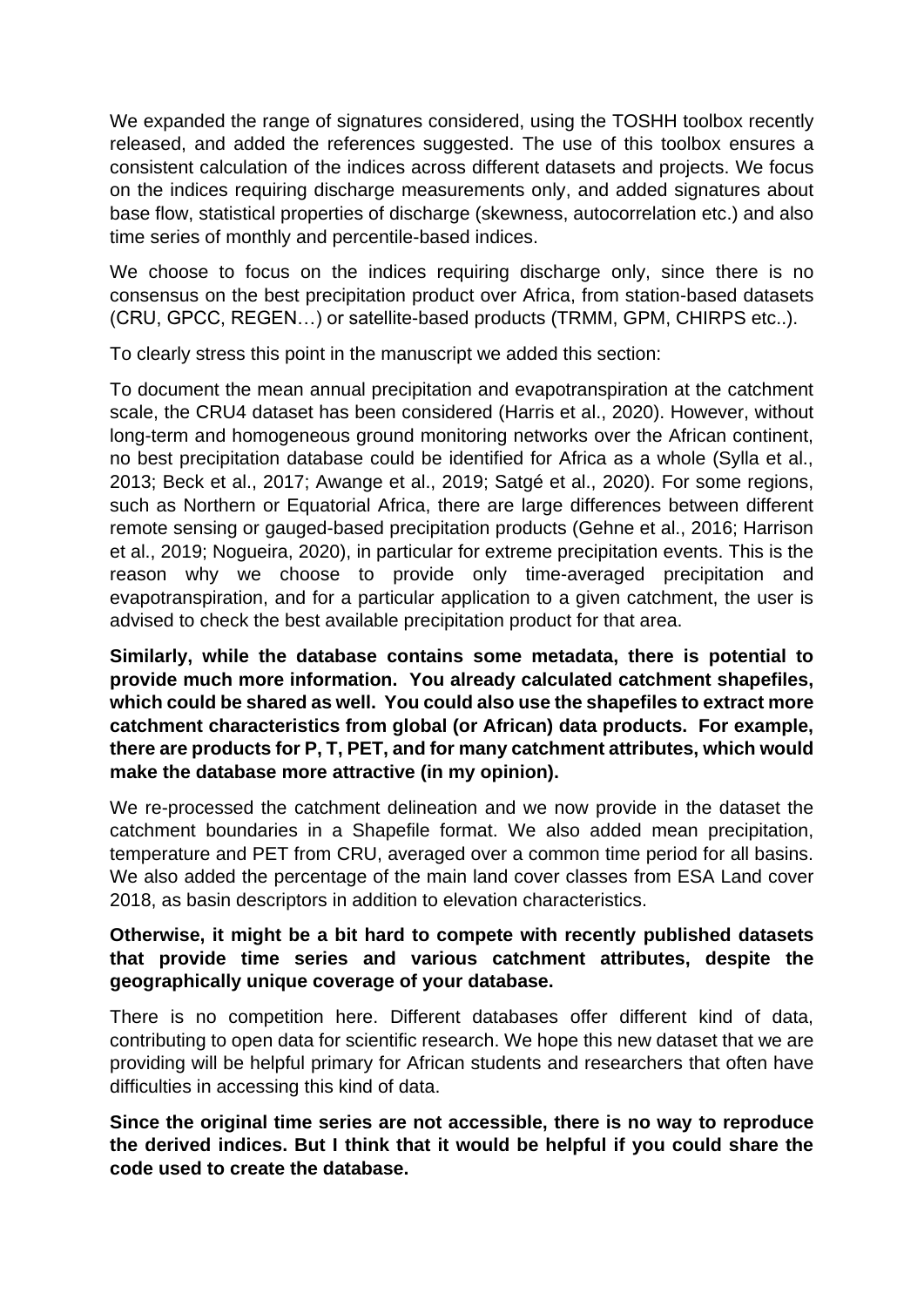We homogenized the computations of the indices using mostly the TOSHH toolbox, that is already available online. We are currently working on a specific code to automate the whole process, with the aim to provide to end-users or basin agencies the capacity to produce the hydrometric indices themselves with new data (mainly by facilitating the pre- and post-processing of data files, since most of the codes are already available in the TOSHH toolbox).

# **It would be helpful to discuss a little bit more quantitatively how this database differs for example from GSIM. How many more catchments are in there? This will make it easier for users to see the advantages of that dataset.**

We agree, and added a map and additional text to better explain the data sources and also the comparison with GSIM.

In this ADHI dataset, we combined 672 stations from SIEREM, 794 from the GRDC so a total of 1466 with at least 10 years of data between 1950 and 2018 and a mean record length of 33.3 years and half of the stations have more than 30 years of data.

In GSIM, there are 979 stations in Africa, with record length from 1 year to 110 years until 2015, and a mean record length of 33.8 years.

The major difference is that GSIM will not be updated, when ADHI will.

**There are a few language errors and some unclear sentences. It's mostly minor, but I think proofreading the paper again would be helpful. I made some comments on that in the list below.**

**Minor comments:**

**L:85-86: "carefully checked for quality control". I would rephrase this – you do a quality control, that is, you check for quality. But you don't check for quality control.**

We changed to: "..different sources of data after a quality control".

**L.86-87: This first suggested to me that the database also includes the discharge data, which (unfortunately) it doesn't. I would suggest rephrasing it so that this is clear. The same holds true for the following sentences.**

We changed to: "This new African Database of Hydrometric Indices (ADHI) provides a wide range of hydrometric indices and hydrological signatures"

#### **L.104: "aquifers" – remove the "s"**

done

## **L.126: You mentioned two main reasons, but you then list 3 points.**

Replaced by "several reasons"

## **L.134: I would suggest writing 20th century instead of using Roman numerals.**

changed

**L.132-136: That sentence is quite long and could be simplified/split.**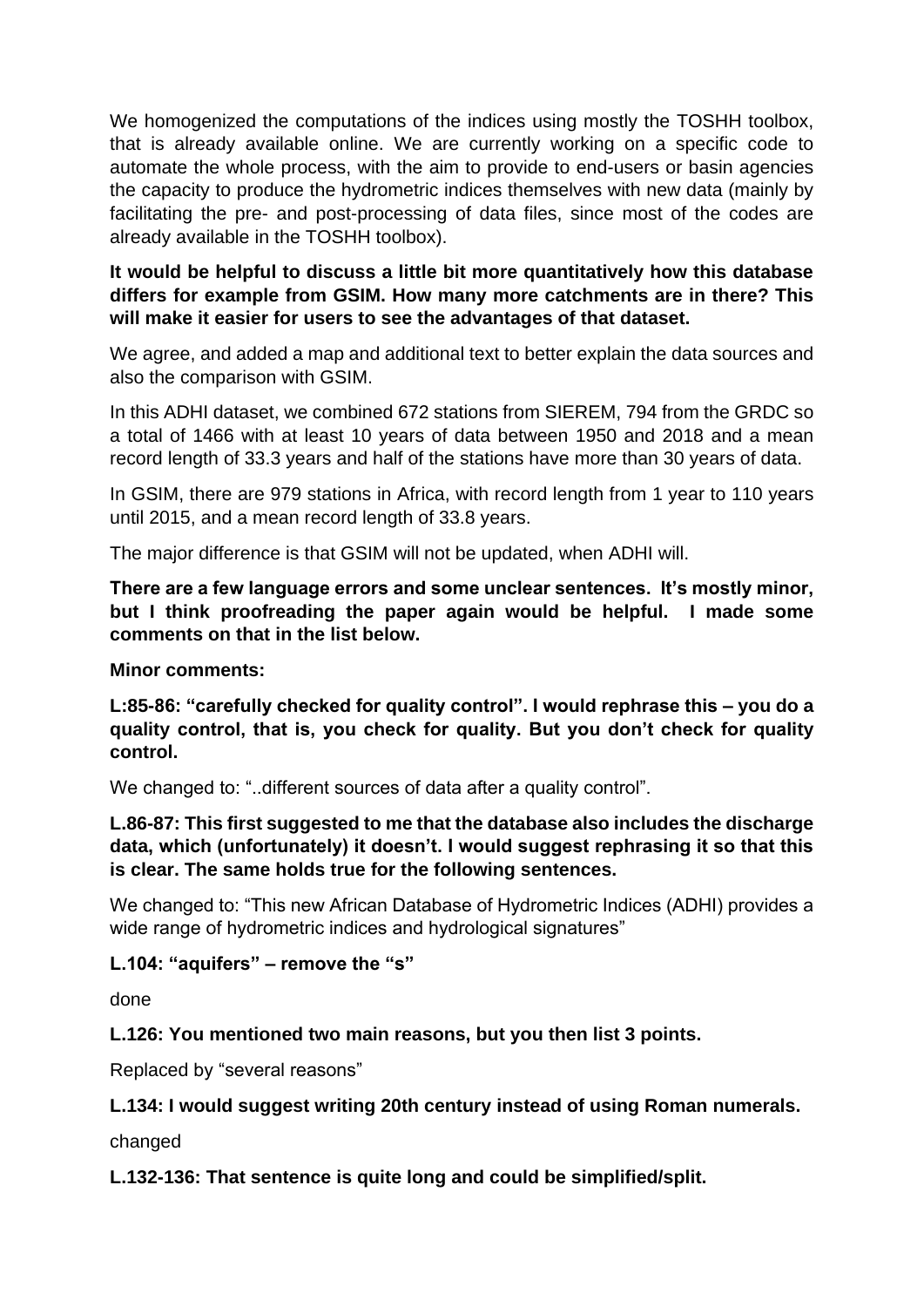We rephrased the sentence to shorten it.

**L.144: The reference Gnann et al. (2020) doesn't really fit here as the study does not look at climate change or human activities. It would fit better into the next sentence after Westerberg et al. (2020).**

done

**L.181: "A careful inspection" – please be more explicit here.**

We replaced "careful" by "visual"

**L.187: "After this data quality processing step,...". Do you mean all the steps described above, that is the minimum length requirement, checking for duplicate time series, and merging with the GRDC?** 

yes

**L.197: Replace "About" with some other word, it sounds a bit awkward.**

We replaced it by 'for'

**L.202-205: I would suggest rephrasing that sentence. I think I understand what you want to say here, but it's a bit unclear.**

We rephrased the sentence to:

For only a few data points in the discharge time series, some obvious errors were detected with daily discharge exceeding by several orders of magnitude the median flow. In these cases, the data has been reported as missing data in an absence of an objective criterion to correct the record.

#### **L.219-220: "manyfold" instead of "many folds"**

Changed

**L.230 and others: perhaps write southern Africa to clearly distinguish between the south of Africa and South Africa. Technically, the capitalisation should suffice, but it can be a bit confusing.**

Changed, we distinguish between southern Africa, the region, and South Africa, the country.

**L.231 "includes" remove the "s"**

Removed

**L.283: I'm not sure what you mean by "relative indices computed with a base period as reference, such as standardized drought indices." To which indices do you refer to?**

We removed this sentence

#### **L.309: Here you use "indexes", earlier on "indices"**

We replaced by 'indices'